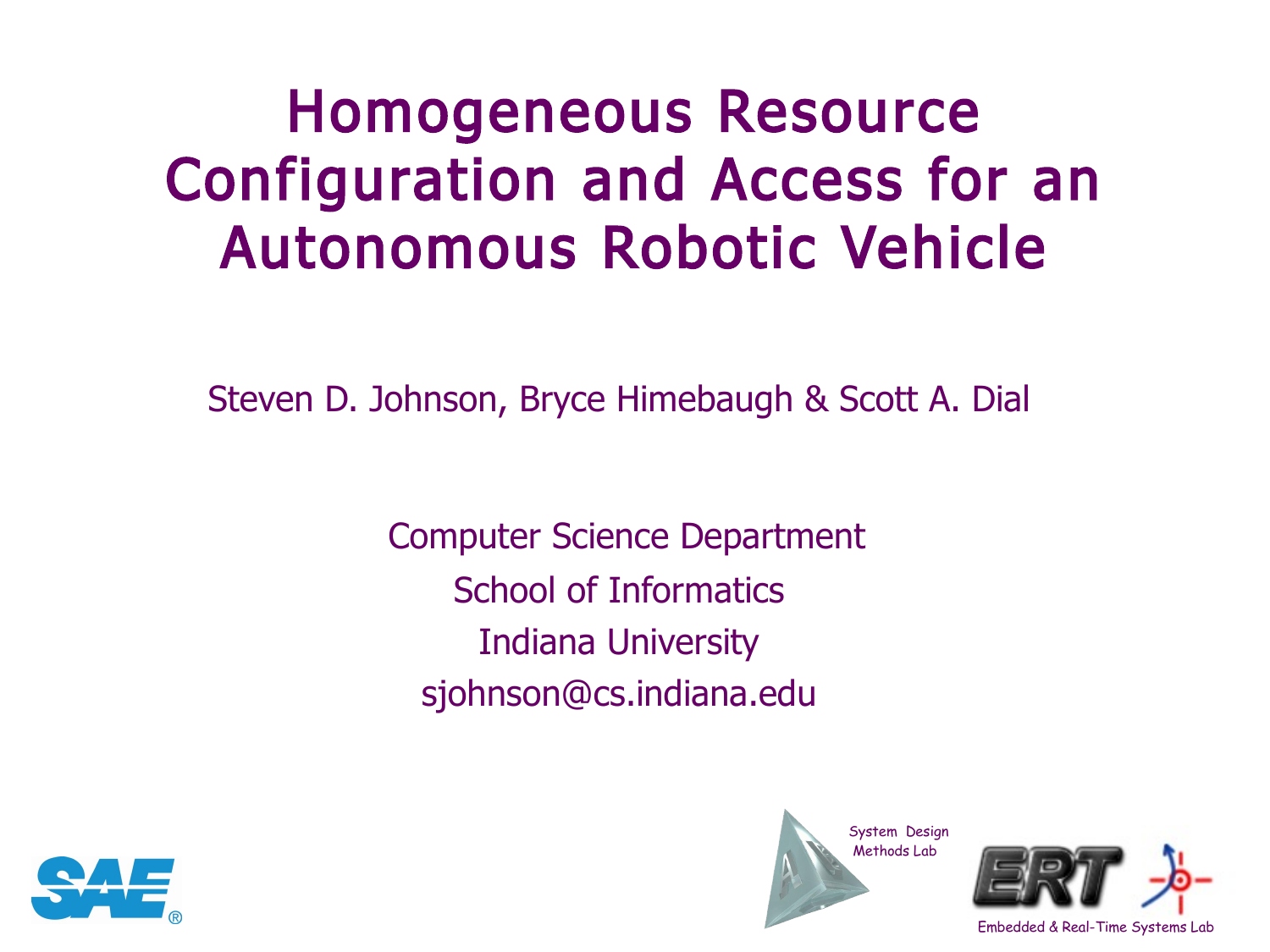# Background

- Participation in DGC entry development
	- 13-month consortium effort [Indy Robotics]
	- $I$  individuals, groups, small companies, university groups

#### Lessons:

- $\Box$  reasonable infrastructure (Pub/Sub
- $\Box$  system integration problems (recalibration, asynchronus)
- $\Box$  distance collaboration is difficult
- high general interest at IU---cognitive robotics, computer learning, networking, etc.
- Local experimental platform needed

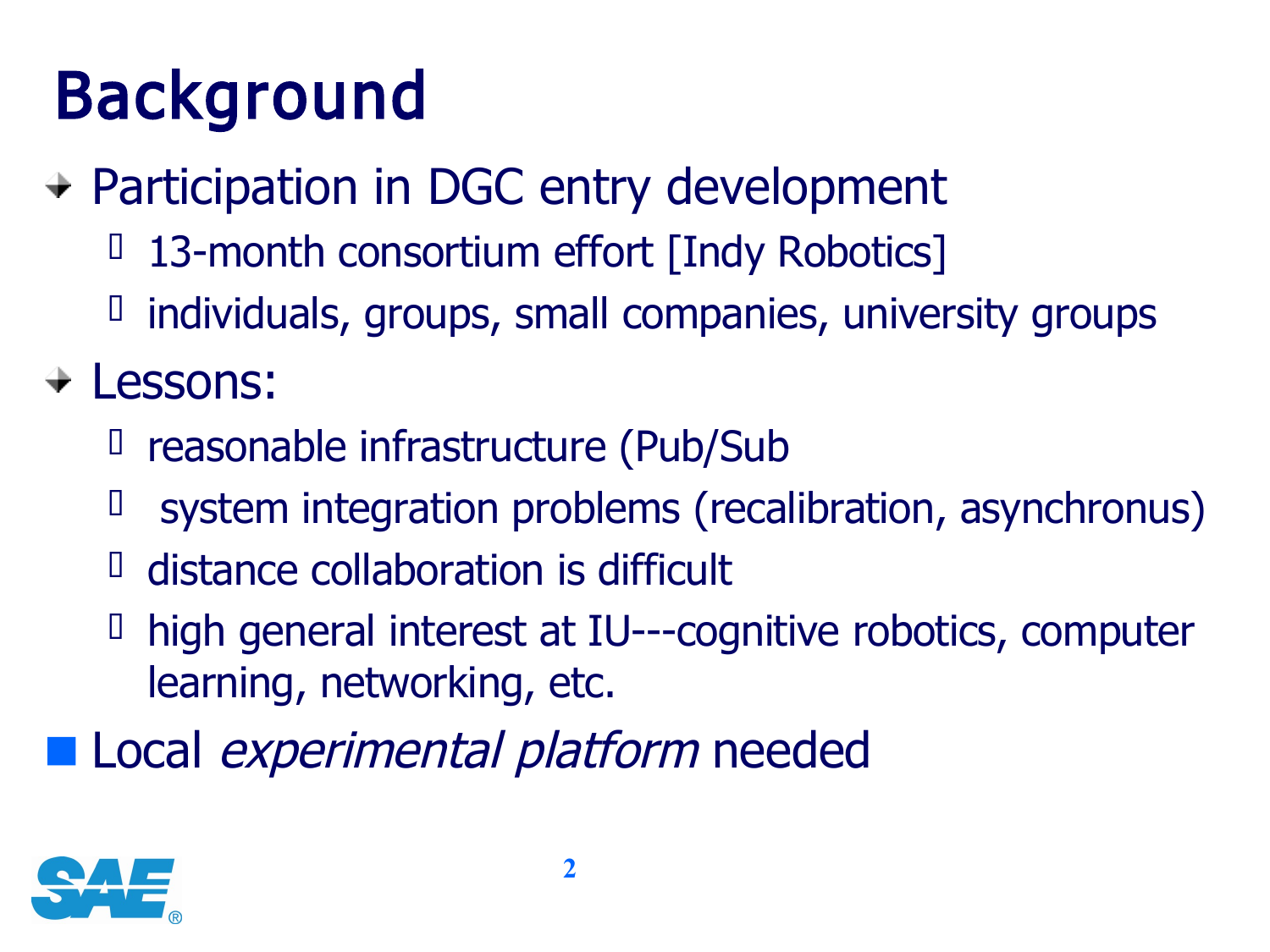#### ERTS Embedded & Real-Time Systems Lab

Functional goal: autonomous realworld navigation Mission: collaborative research and instruction Needs: horizontal and vertical configurability





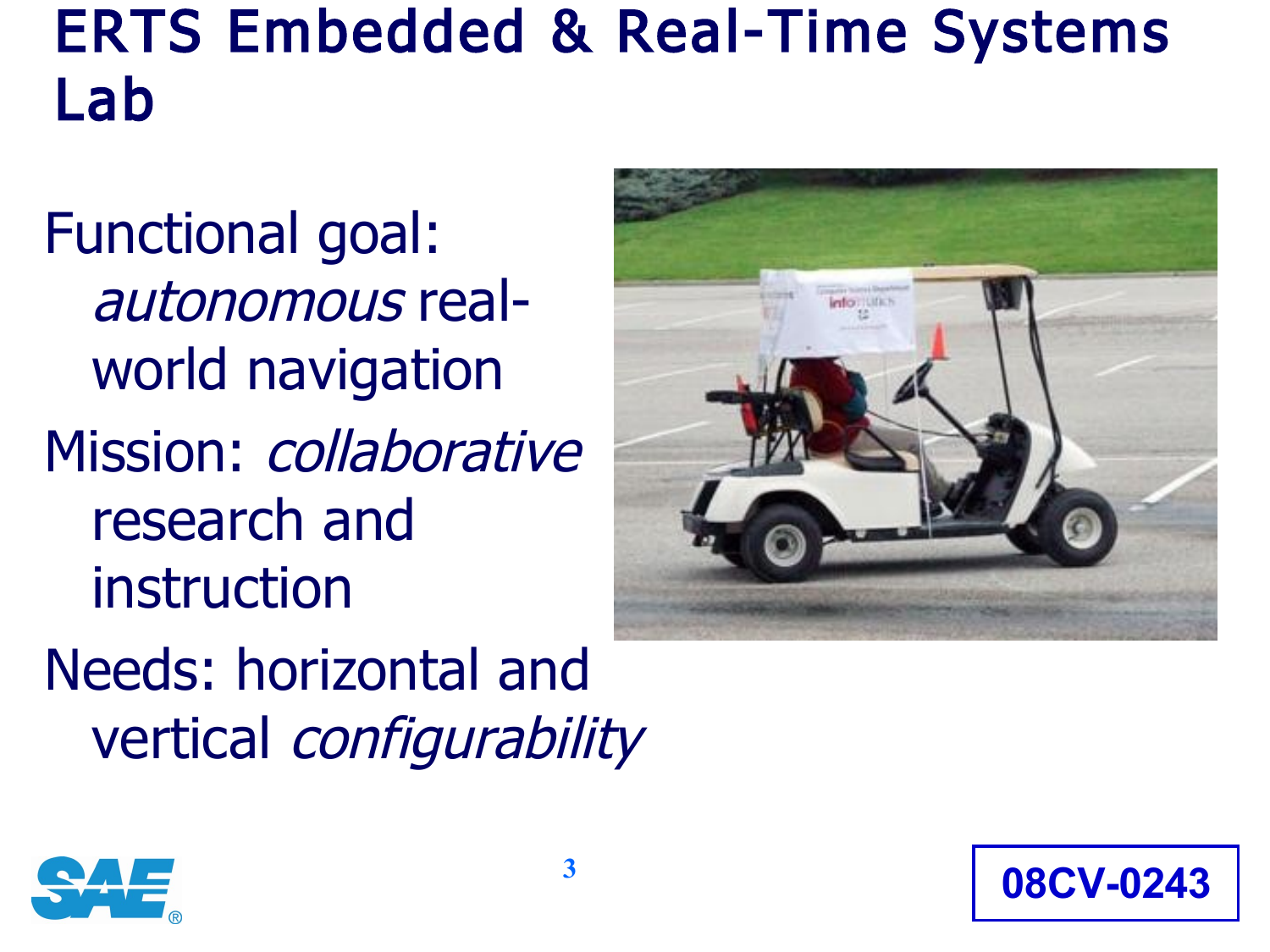# ERTS Architecture

- CS Systems Research  $\Box$  deep penetration
- AI, Vision, CogSci  $\Box$  flexible capabilities rapid integration
- $\div$  Education
	- $\Box$  early (ugrad.) exposure
	- $\Box$  physical testing
	- <sup>Il</sup> diverse backgrounds
	- <sup>I</sup> *rapid* prototyping



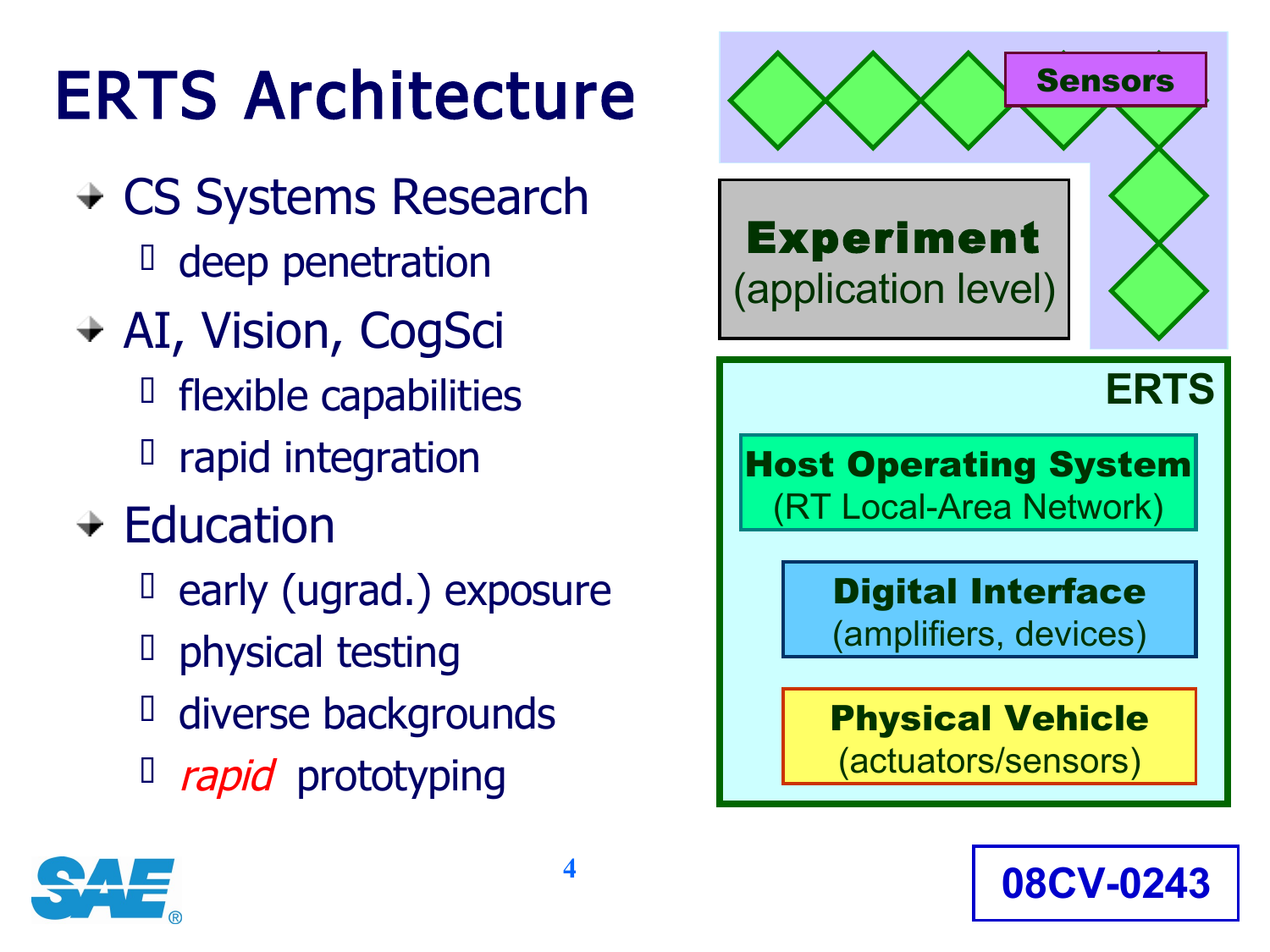### ERTS/SyncFS Prototyping Environment

- SynchSSdhoplenDentgution Melpolort
	- <sup>1</sup> component based of; P9rocess; write }\*
	- **Bygglang Exaction, "time triggered"**

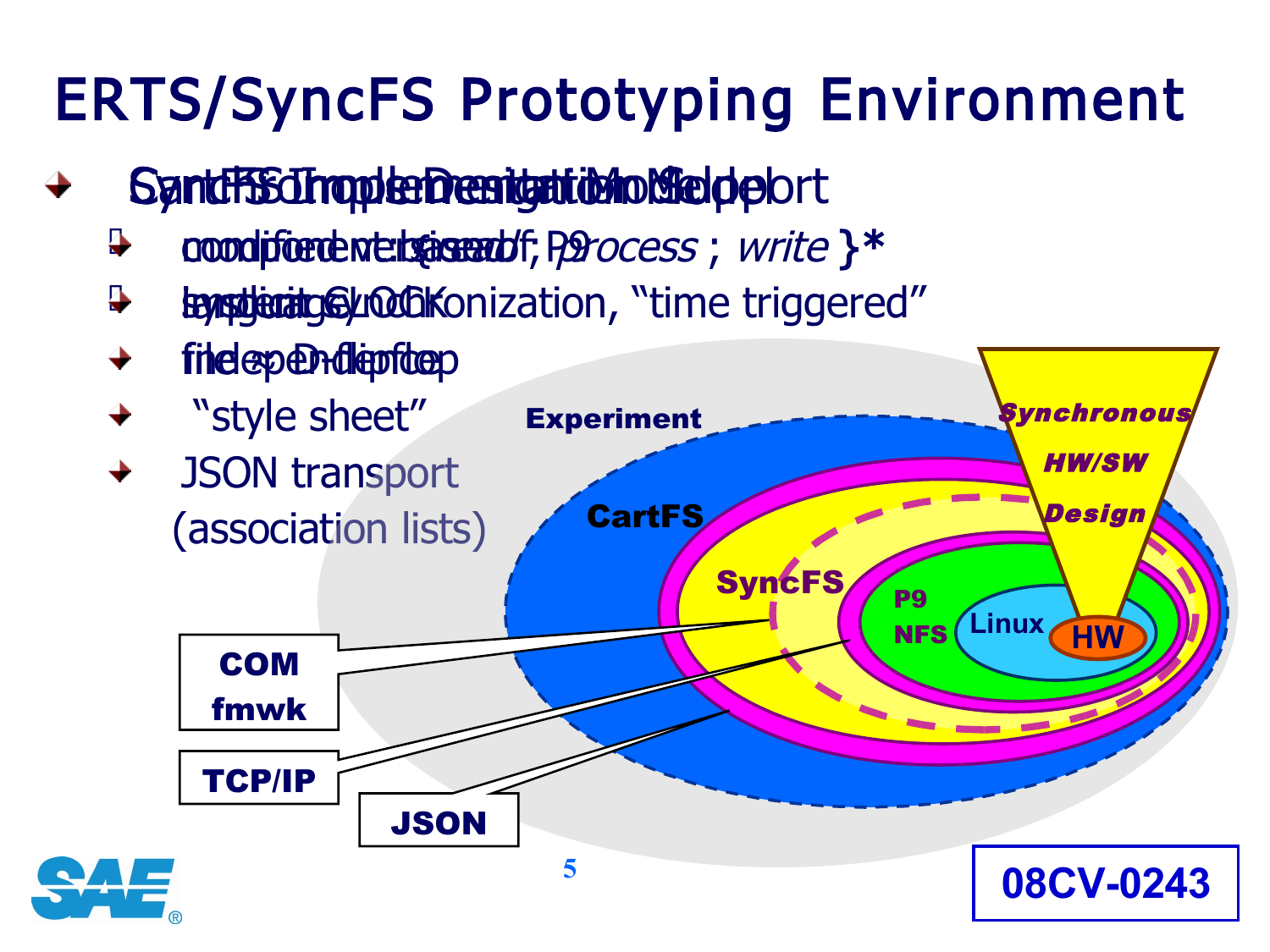## SyncFS Synchronized File System

- + Modified version of P9 NFS from [Plan 9] inspired by [Brown & Pisupati, 2006] small, open source, ships with Linux
- + Basic FS I/F to shared data (asynchronous)  $\Box$  interal files
	- $\Box$  mount -t 9p *ip dir* -o rw, port=p, access=any
- + Synchronous support
	- $\Box$  *CLK* component
	- $\Box$  write, stat deferred to CLK "edge"



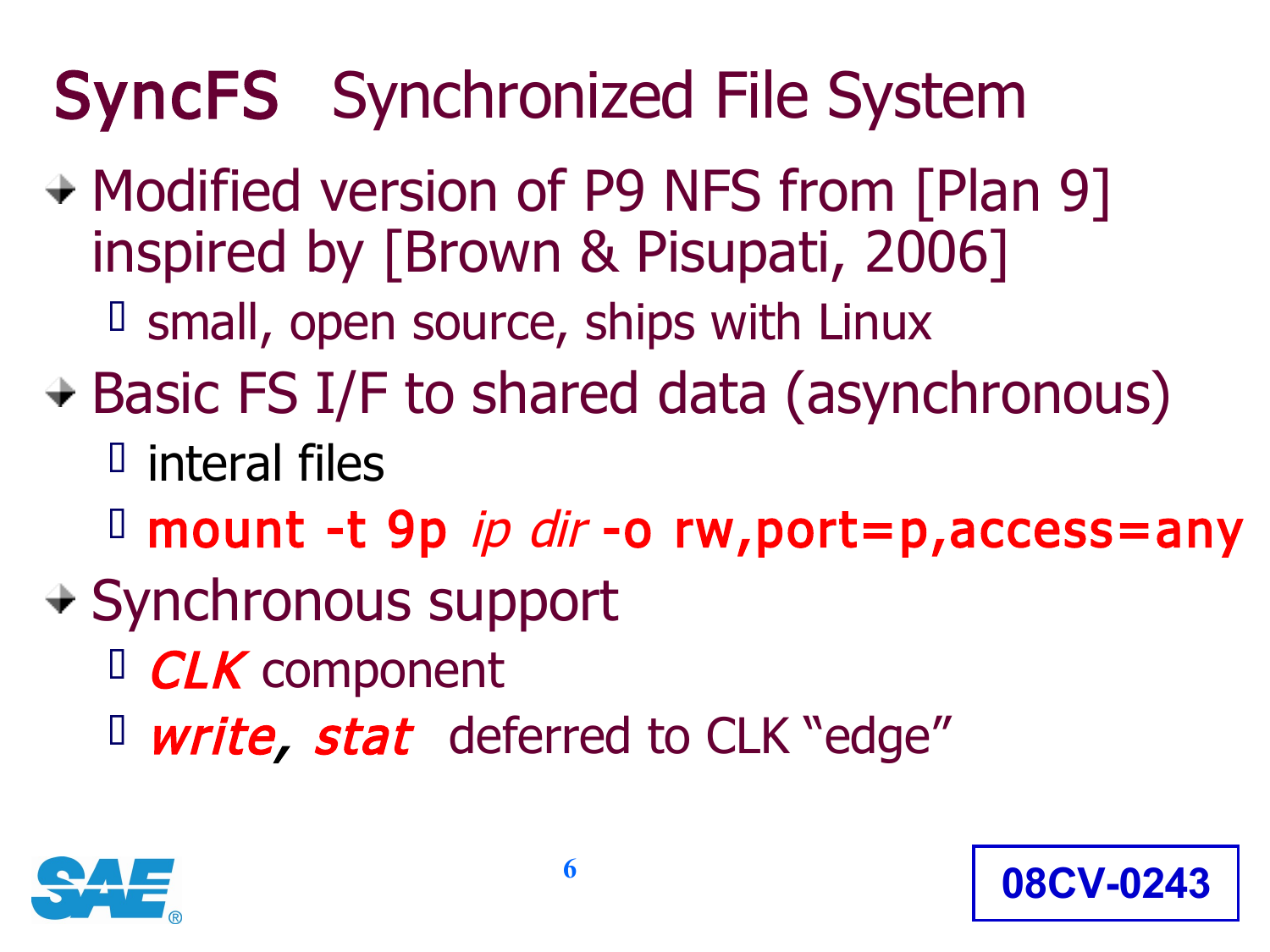# CartFS Component Model

- + MRSW file system
- Component
	- $\rightarrow$  synchronizes with CLK
	- writes only its STATUS

```
init;
{read ; process ; write; }*
exit;
```
file ≈ association list





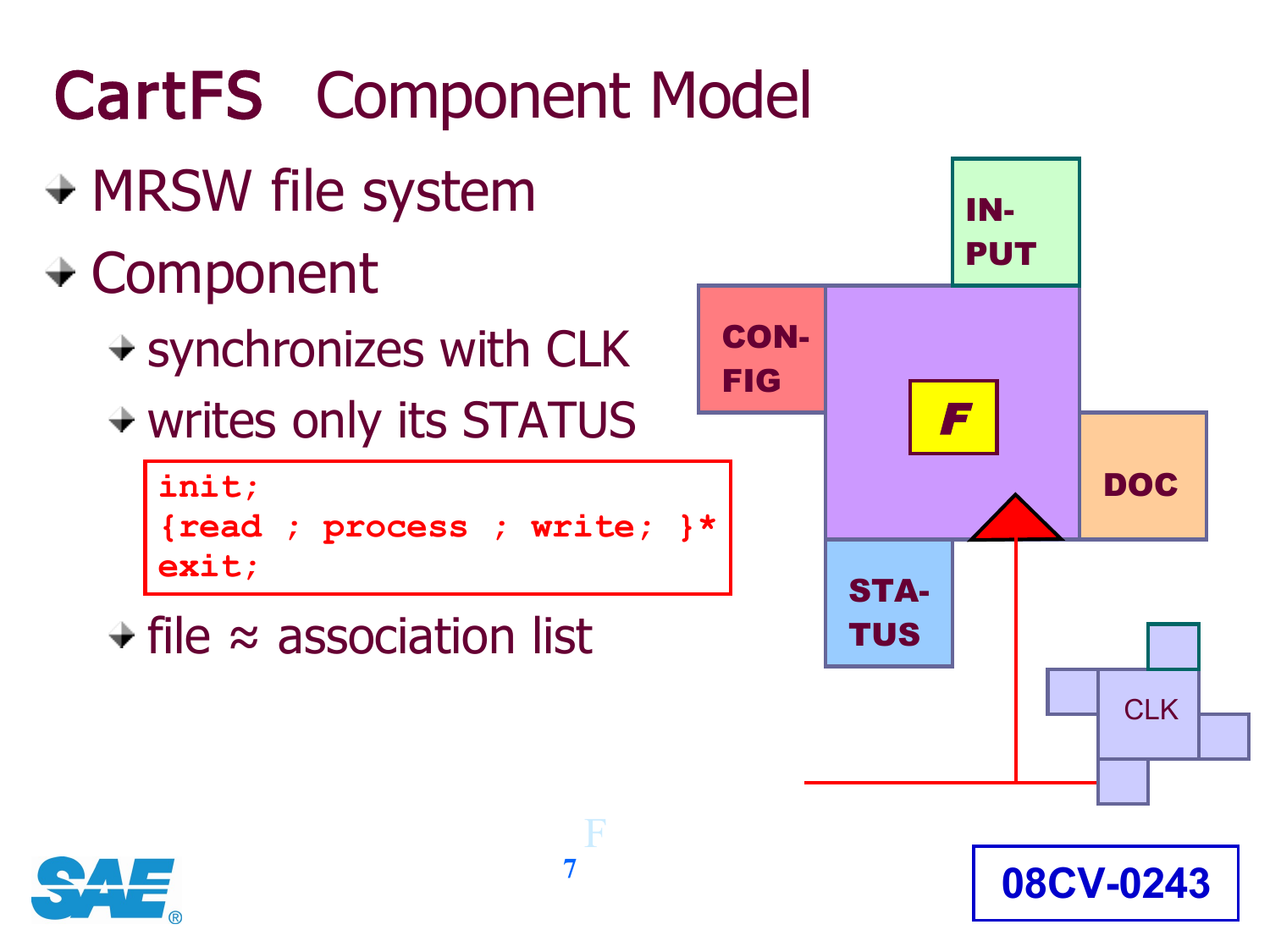# Dynamic configuration

- Call by reference (file name) via CONFIG file
- Mode control, etc.



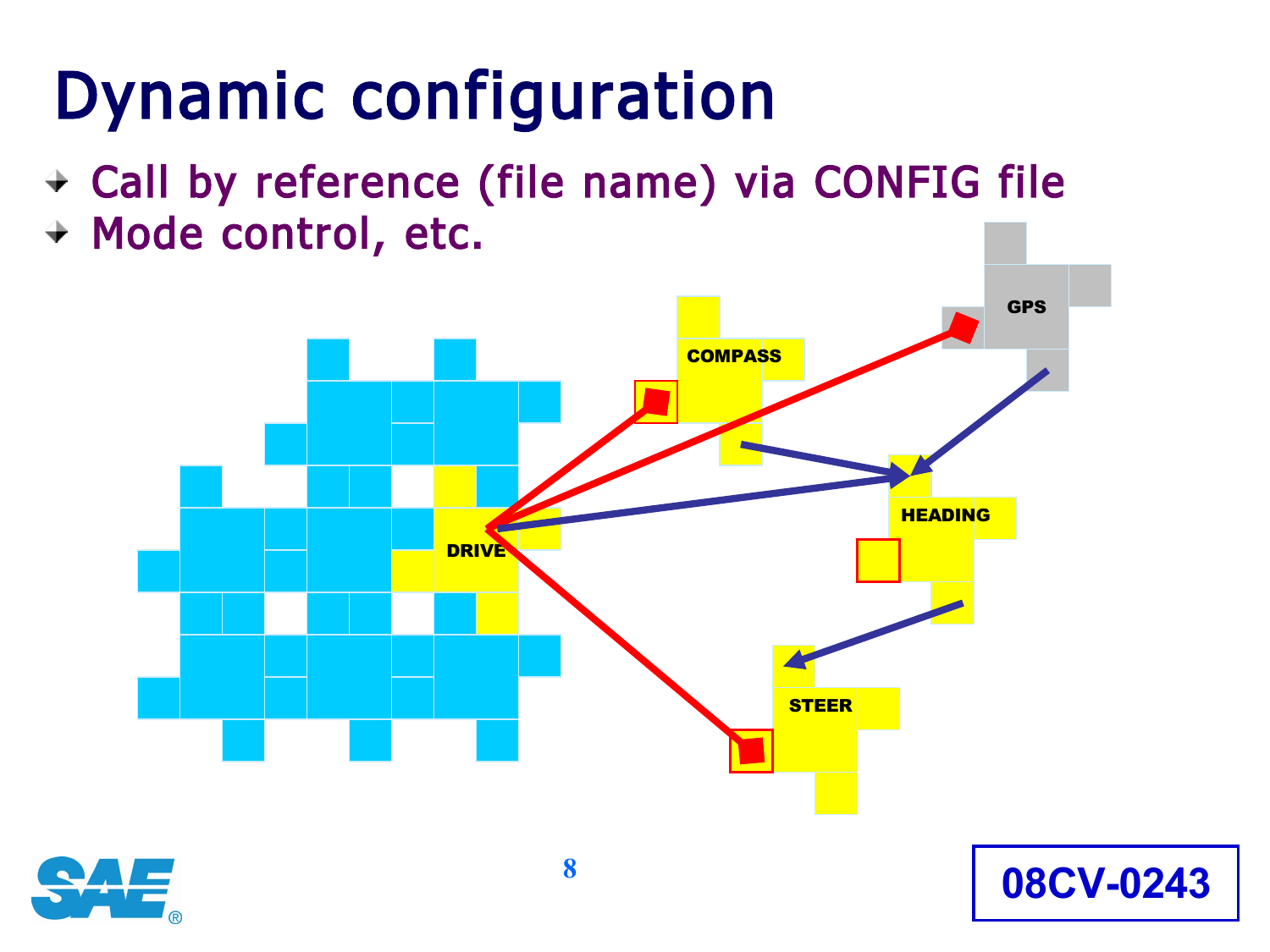### CartFS compontent



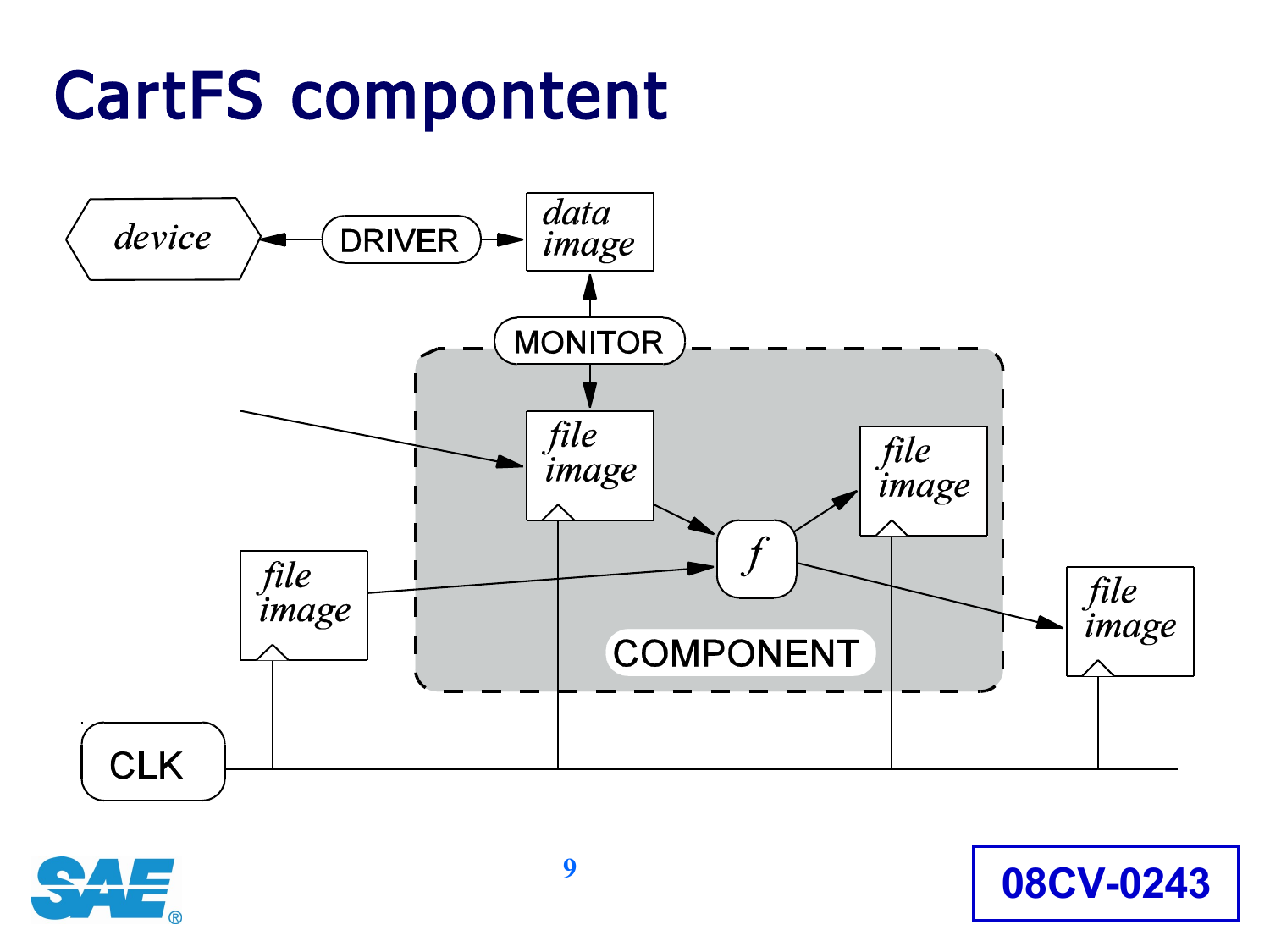### Conclusions, directions

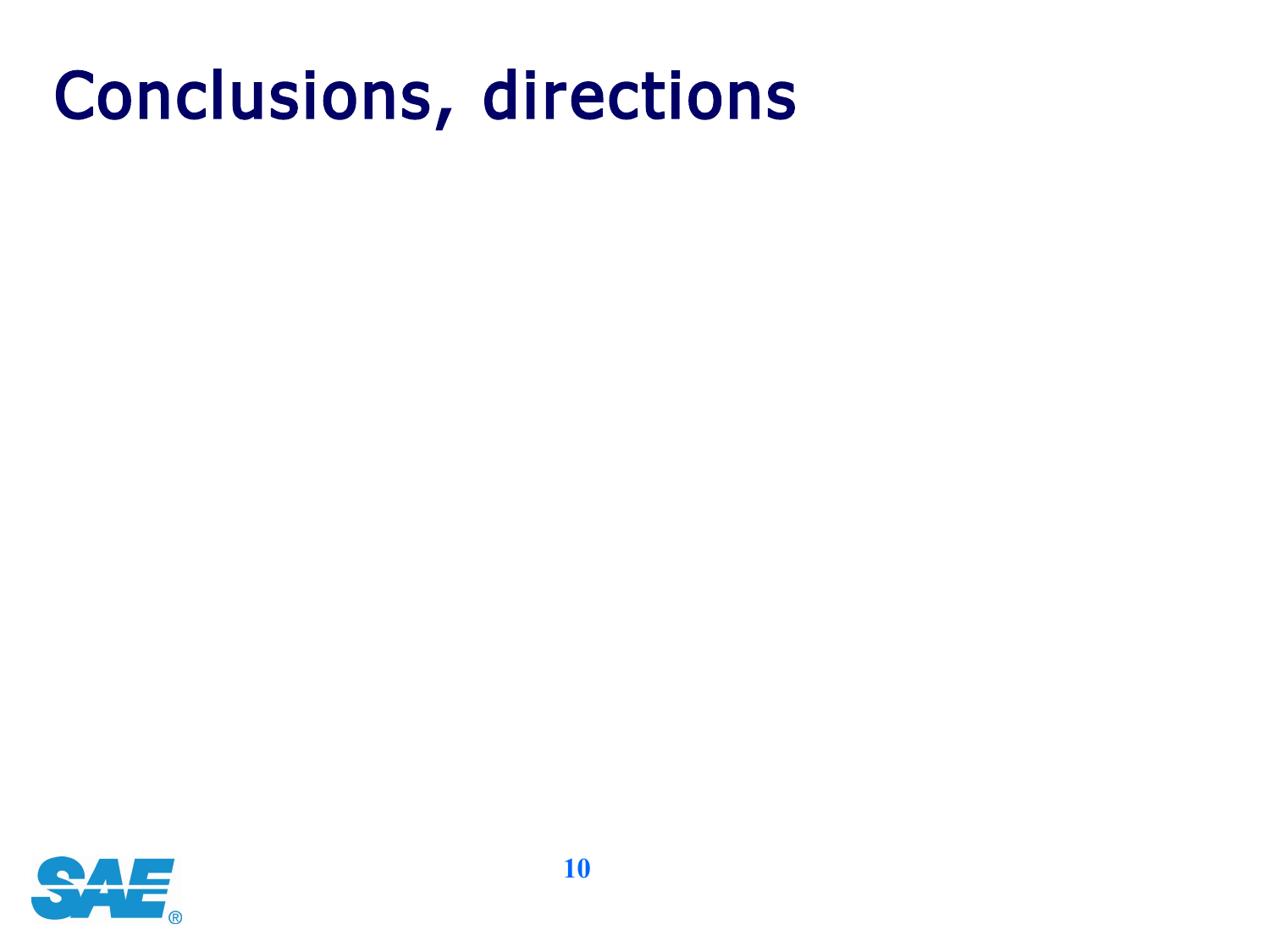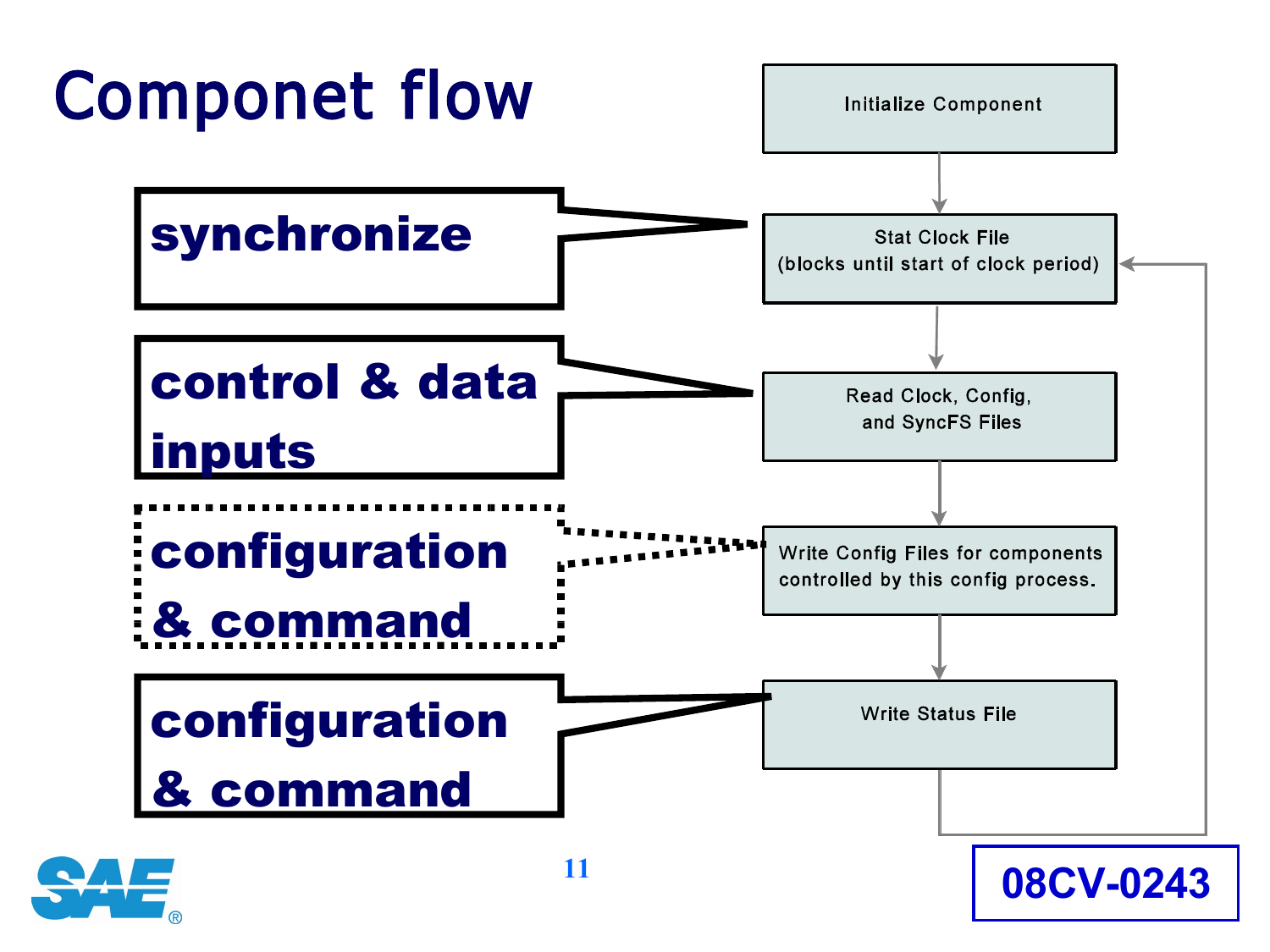#### Bearing Contol Example

File Read:

File Write:

driver s: heading cmd

**External Driver Component** 

heading\_status

bearing\_control\_s: heading\_status





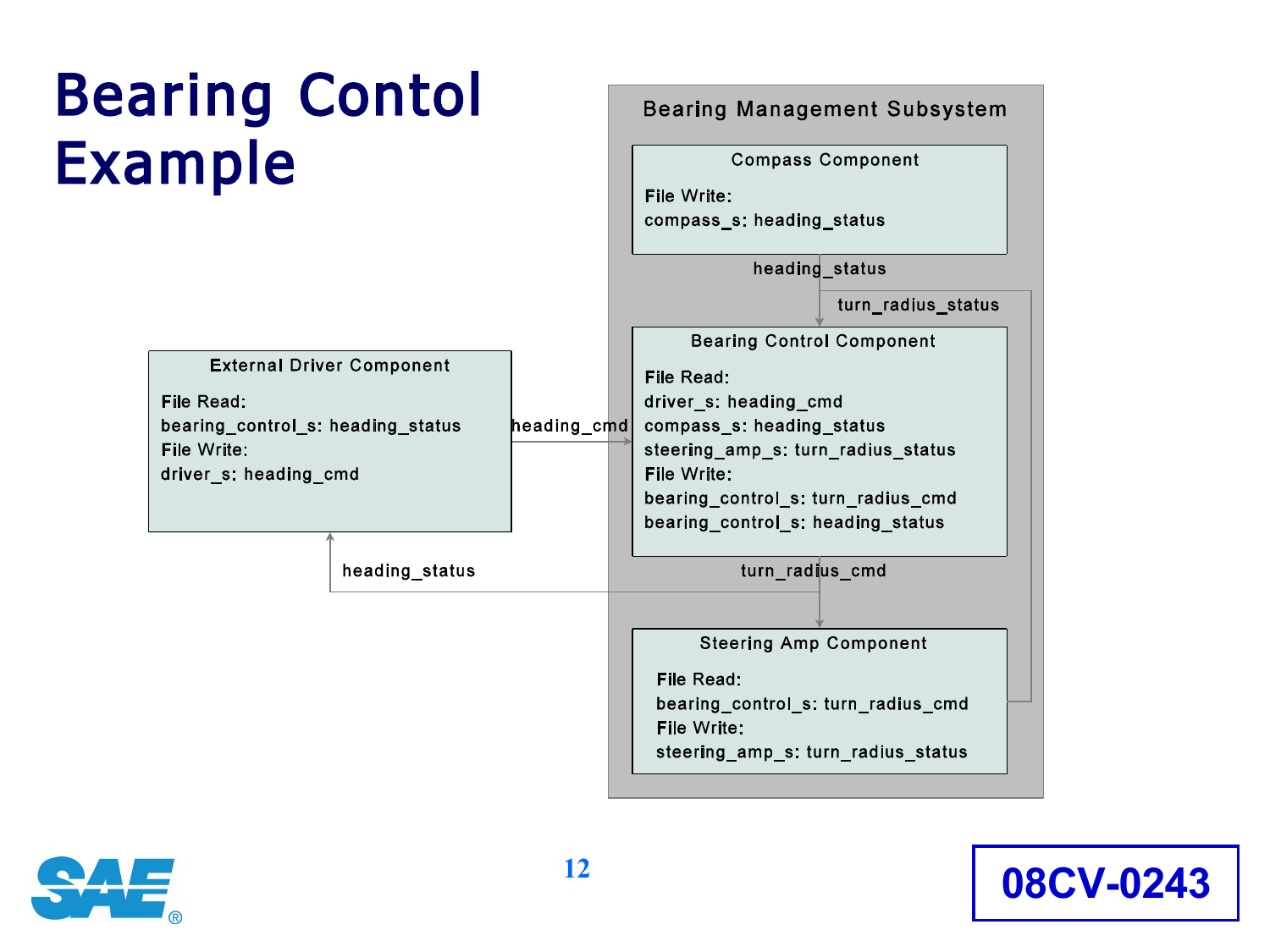## Bearing Control configuration





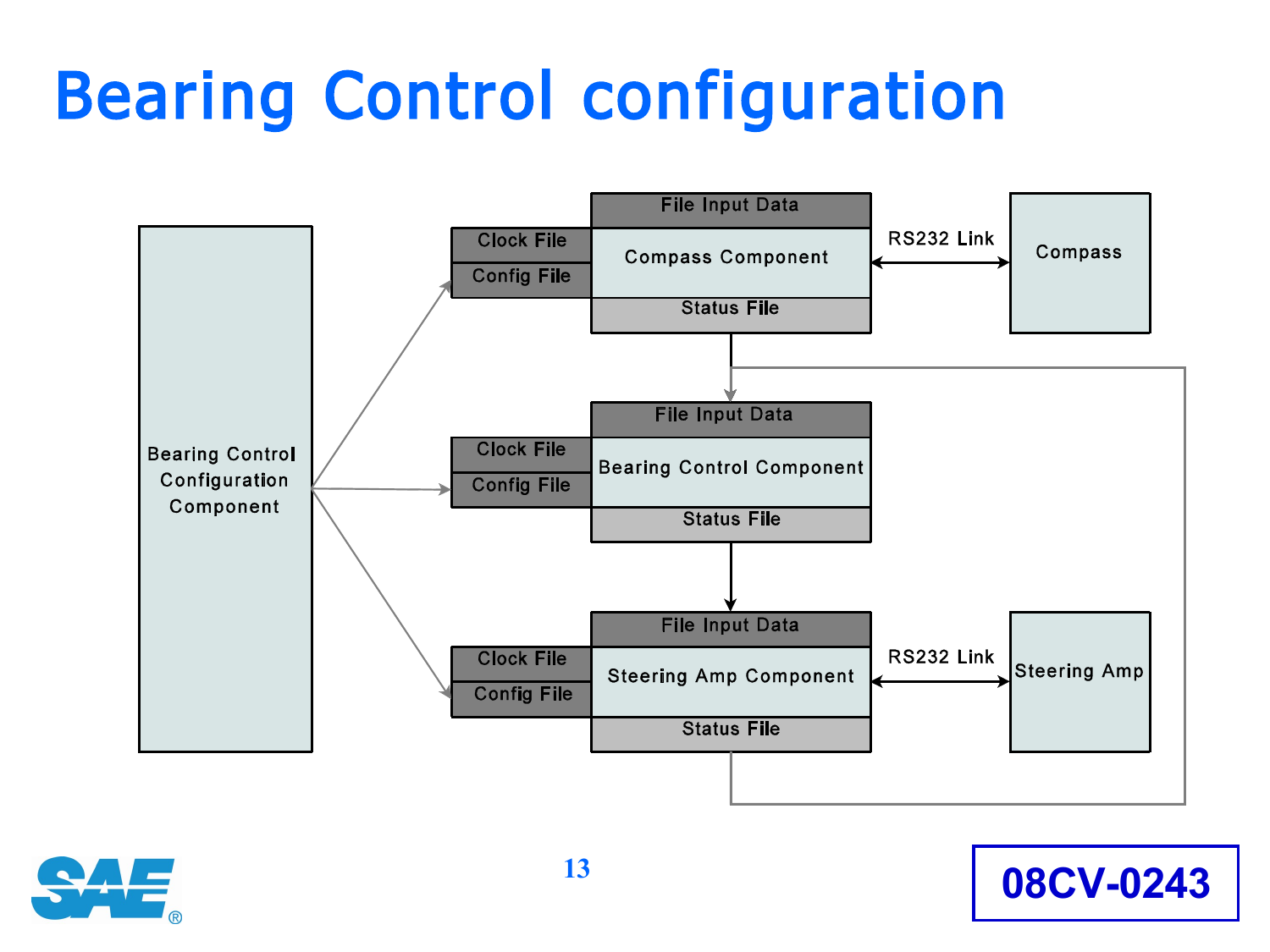```
#!/usr/bin/env python
from cartfs import Sensor
class options:
   root = '/tmp/cartfs'
   clock = 'clock'
   port = '/dev/cartfs_compass'
class CompassHandler():
   def get_heading(self):
class CompassSensor(Sensor):
   def process(self):
     if self.compass_c['enable'] == 'True':
        self.compass_s['heading'] = self.compass.get_heading()
     else:
        self.compass_s['heading'] = "Disabled"
        self.compass_s['enable'] = self.compass_c['enable']
```
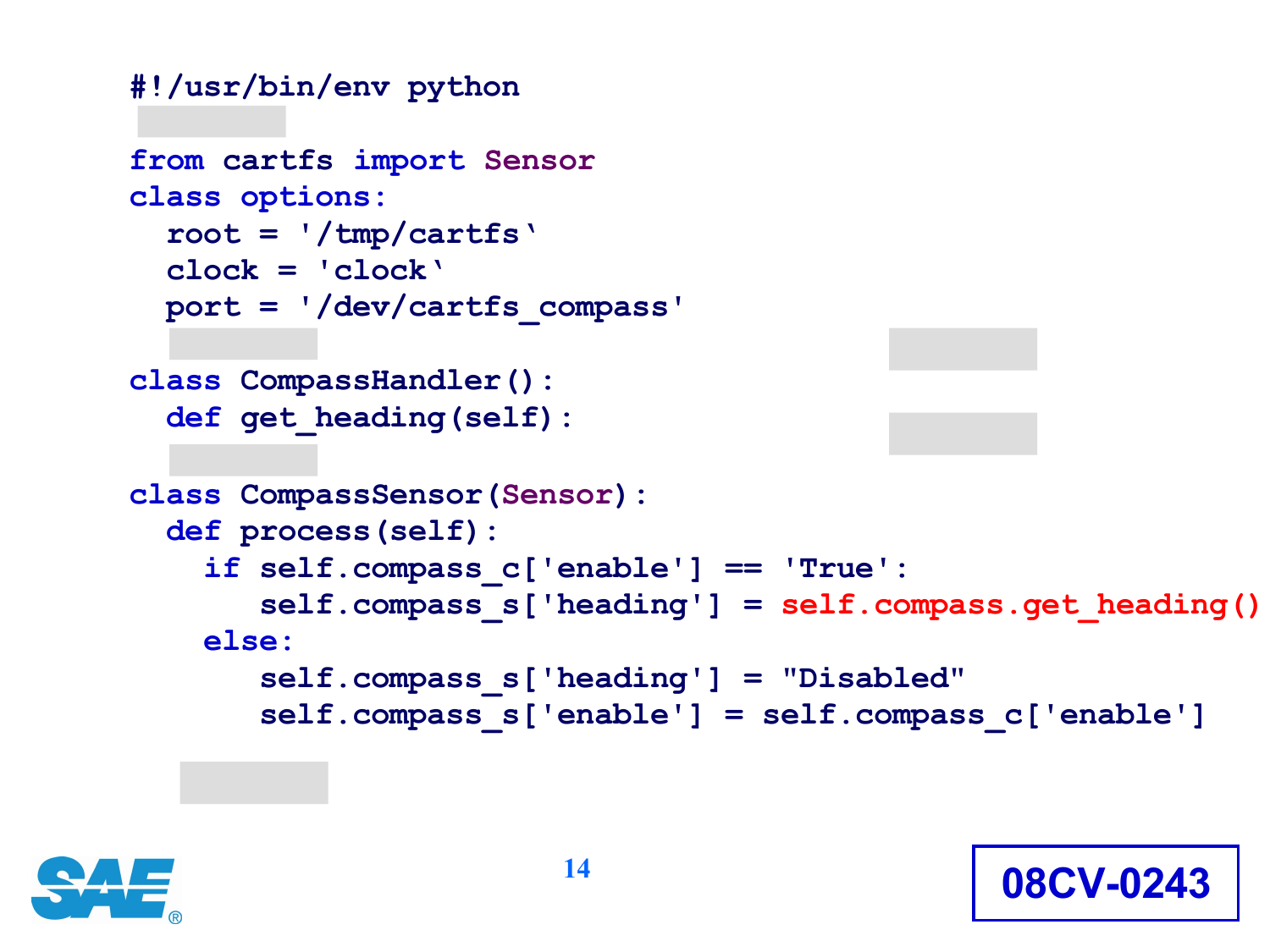#### **Driver.py**

#### **#!/usr/bin/env python**

```
from cartfs import Sensor
class options:
root = '/tmp/cartfs'
     clock = 'clock'
     config = './driver/driver_c'
     status = './driver/driver_s'
```
**class DriverSensor(Sensor):**

```
 driver_c = {'enable':True}
 driver_s = {'clock':0,'enable':True,'desired_heading':0}
```

```
 def process(self):
     self.driver_s['desired_heading'] = self.desired_heading
```
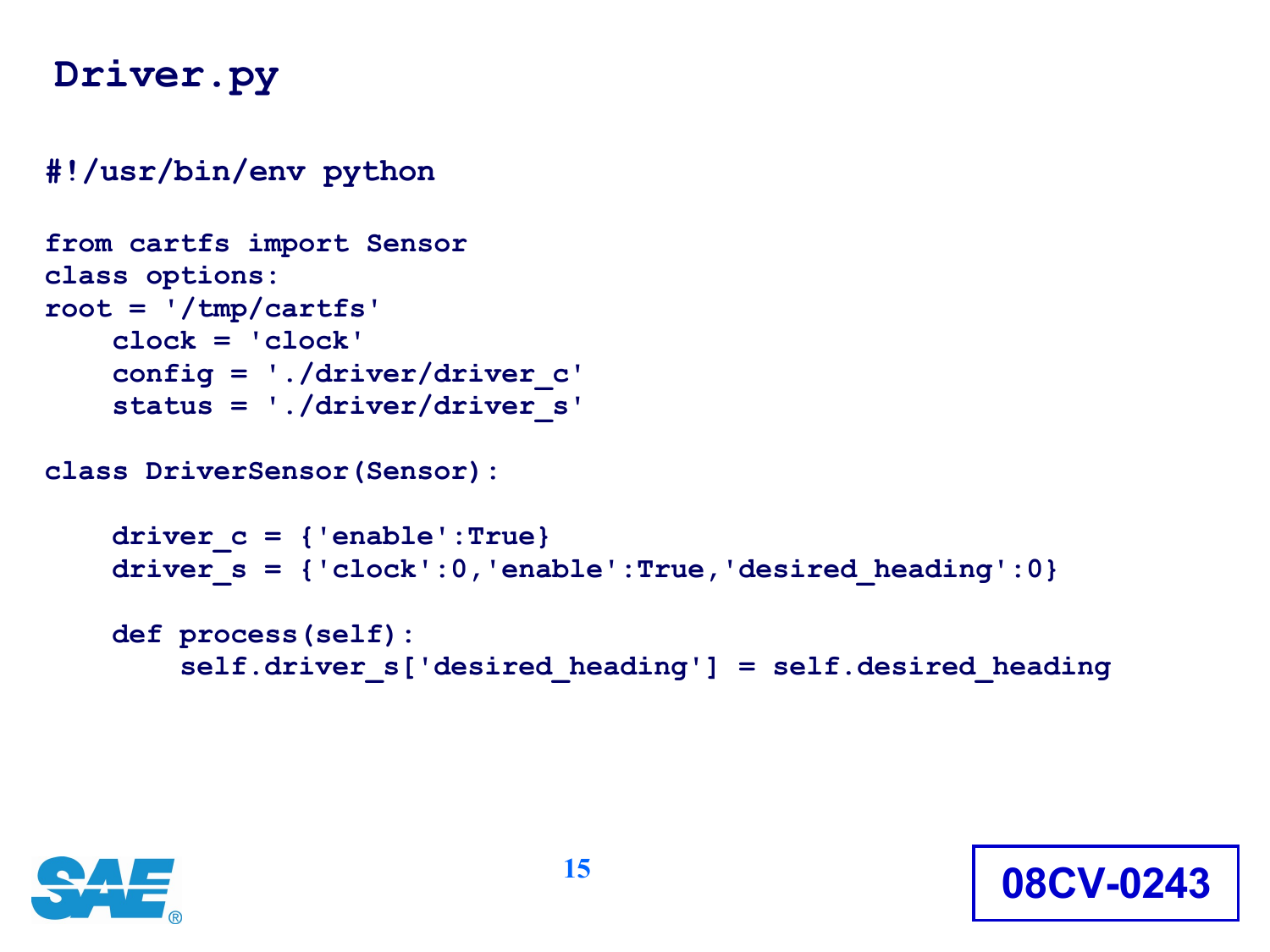#### **headingcontroller.py**

```
#!/usr/bin/env python
from cartfs import CartFSLoggingHandler, Sensor
class HeadingcontrollerSensor(Sensor):
   headingcontroller_c =
    {'compass_heading':
       ['/tmp/cartfs/compass/compass_s','heading',-1],
     'desired_heading':
       ['/tmp/cartfs/driver/driver_s','desired_heading',-1]}
   def process(self):
```

```
 self.headingcontroller_s['inv_turn_radius'] = 
    self.get_inv_turn_radius(
       self.headingcontroller c['compass_heading'],
```

```
 self.headingcontroller_c['desired_heading'])
```